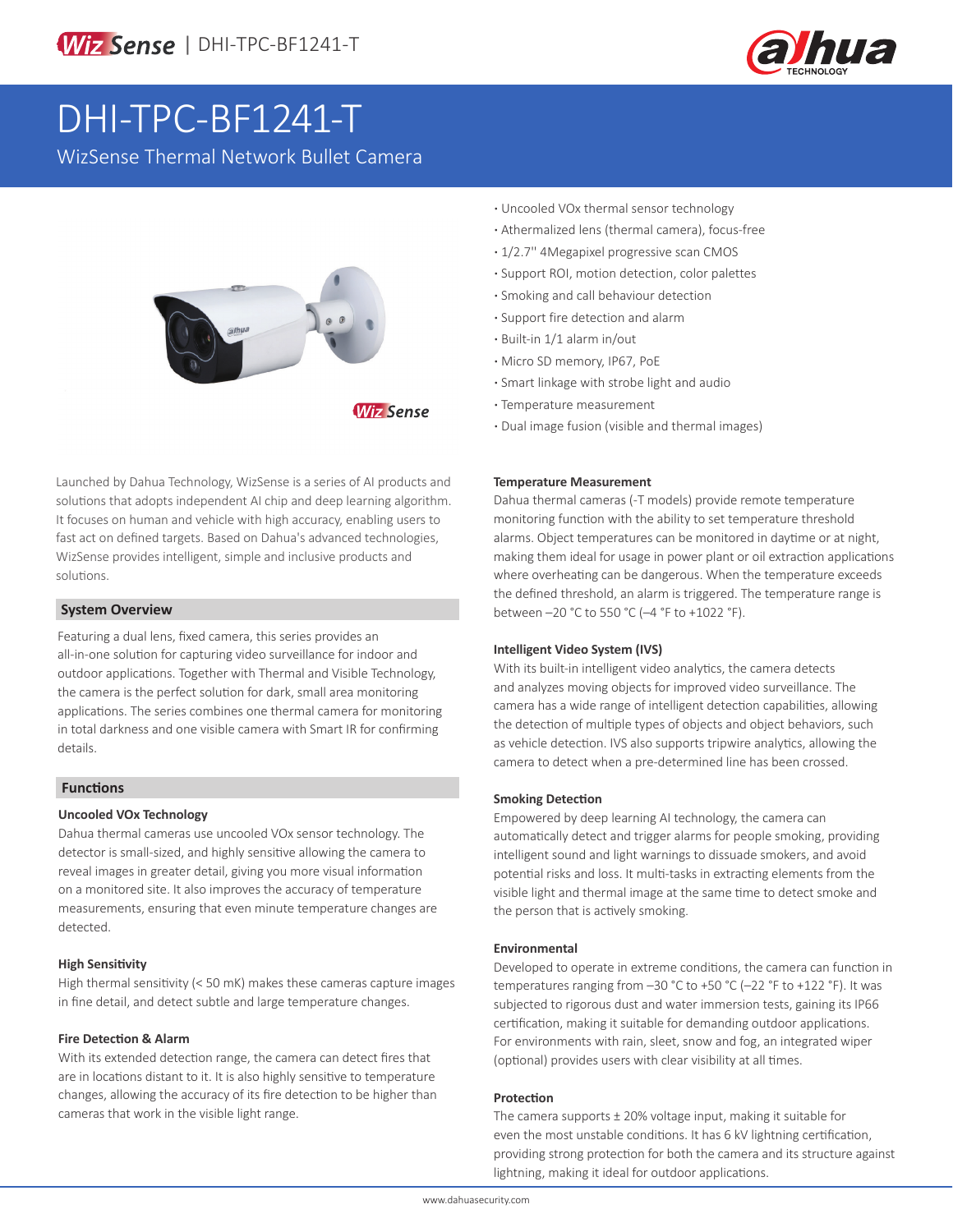# Wiz Sense | DHI-TPC-BF1241-T

# **Technical Specification**

### Thermal

| Detector Type                                                               | Vanadium Oxide Uncooled FPA                                                  |                                                                                     |                                                                                   |
|-----------------------------------------------------------------------------|------------------------------------------------------------------------------|-------------------------------------------------------------------------------------|-----------------------------------------------------------------------------------|
| Max. Resolution                                                             | $256 \times 192$                                                             |                                                                                     |                                                                                   |
| Pixel Pitch                                                                 | $12 \mu m$                                                                   |                                                                                     |                                                                                   |
| Spectral Range                                                              | 8 µm-14 µm                                                                   |                                                                                     |                                                                                   |
| <b>Thermal Sensitivity</b><br>(NETD)                                        | <50 mK (@f/1.0, 25 Hz, 300 K)                                                |                                                                                     |                                                                                   |
| Focal Length                                                                | $3.5 \text{ mm}$                                                             | 7 mm                                                                                | $10 \text{ mm}$                                                                   |
| Field of View                                                               | H: 50.6°, V: 37.8°                                                           | H: 24°, V: 18°                                                                      | H: 17.3°, V: 13.1°                                                                |
| <b>Close Focus Distance</b>                                                 | $0.5$ m $(1.64$ ft)                                                          | $1.0 \text{ m}$ (3.28 ft)                                                           | $2.0 \text{ m}$ (6.56 ft)                                                         |
| Effective Distance(1)<br>Human $(1.8 \text{ m} \times 0.5 \text{ m})$       | $D(2)$ : 146 m (479 ft)<br>$R(3)$ : 38 m (125 ft)<br>$(4)$ : 19 m (622 ft)   | D: 292 m (958 ft)<br>R: 75 m (246 ft)<br>I: 38 m (125 ft)                           | D: 417 m (1,368)<br>ft)<br>R: 107 m (351 ft)<br>$1:54 \text{ m} (177 \text{ ft})$ |
| <b>Effective Distance</b><br>Vehicle $(4.0 \text{ m} \times 1.4 \text{ m})$ | D: 389 m (1,276 ft)<br>R: 97 m (318 ft)<br>$1:49 \text{ m} (161 \text{ ft})$ | D: 778 m $(2,552)$<br>ft)<br>R: 194 m (636 ft)<br>$1:97 \text{ m} (318 \text{ ft})$ | D: 1,111 m<br>(3,645 ft)<br>R: 278 m (912 ft)<br>I: 139 m (456 ft)                |

#### Note:

①Effective Distance: The optimal values calculated according to Johnson's Criteria. They are for reference only. The actual performance depends on environmental conditions.

②D (Detection Distance): Detects objects, but cannot recognize their characteristics. Detected objects only cover a small amount of pixels (objects must cover more than 3.6 pixels of the image).

③R (Recognition Distance): Classifies objects into general categories, such as human, vehicle, and building (the object must cover more than 14 pixels of the image). ④I (Identification Distance): Classifies objects into specific categories based on their characteristics, such as soldier, pickup truck, and gas station (the object must cover more than 28 pixels of the image).

| Aperture                            | F1.0                                                                                            |
|-------------------------------------|-------------------------------------------------------------------------------------------------|
| Digital Detail<br>Enhancement (DDE) | Yes                                                                                             |
| Digital Zoom                        | 16x                                                                                             |
| AGC                                 | Auto; Manual                                                                                    |
| Noise Reduction                     | 2D NR; 3D NR                                                                                    |
| Image Flip                          | 90°; 180°; 270°                                                                                 |
| <b>Color Palettes</b>               | 18 (Whitehot; Blackhot; Ironrow; Icefire; Fusion; Rainbow;<br>Globow; Iconbow1; Iconbow2, etc.) |
| <b>Fusion Mode</b>                  | 3 (Warm color; Cool color; Ironred)                                                             |
| Visible                             |                                                                                                 |
| Image Sensor                        | 1/2.7" CMOS                                                                                     |
| Max. Resolution                     | 2336 × 1752                                                                                     |
| Pixel                               | 4 MP                                                                                            |
| <b>Electronic Shutter Speed</b>     | $1/30,000 s - 1 s$                                                                              |
| Min. Illumination                   | Color: 0.05 lux<br>Black & white: 0.005 lux<br>0 lux (IR on)                                    |
| <b>IR Illumination Distance</b>     | $\geq$ 30 m (98.43 ft)                                                                          |

| IR Illuminator On/Off<br>Control | Auto; Manual                                                                      |                                        |                                                |
|----------------------------------|-----------------------------------------------------------------------------------|----------------------------------------|------------------------------------------------|
| Focal Length                     | 4 mm                                                                              | 8 mm                                   | 12 mm                                          |
| Aperture                         | F1.6                                                                              | F2.0                                   | F2.0                                           |
| Field of View                    | $H: 71.2^{\circ}$<br>V:52°<br>$D: 92.6^{\circ}$                                   | $H: 33.4^{\circ}$<br>V:25°<br>D: 41.9° | $H: 22^{\circ}$<br>$V: 16.6^\circ$<br>D: 26.9° |
| <b>Focus Control</b>             | Fixed                                                                             |                                        |                                                |
| Close Focus Distance             | 1.0 m (3.28 ft)                                                                   | 2.5 m (8.2 ft)                         | 2.5 m (8.2 ft)                                 |
| Day/Night                        | Auto (ICR); Color; B/W                                                            |                                        |                                                |
| <b>BLC</b>                       | Yes                                                                               |                                        |                                                |
| <b>WDR</b>                       | <b>DWDR</b>                                                                       |                                        |                                                |
| <b>HLC</b>                       | Yes                                                                               |                                        |                                                |
| White Balance                    | Auto; Manual; Indoor; Outdoor; Tracking; Street lamp;<br>Natural                  |                                        |                                                |
| AGC                              | Auto; Manual                                                                      |                                        |                                                |
| <b>Noise Reduction</b>           | 2D NR; 3D NR                                                                      |                                        |                                                |
| S/N Ratio                        | $> 55$ dB                                                                         |                                        |                                                |
| Region of Interest (RoI)         | Yes                                                                               |                                        |                                                |
| Image Flip                       | 90°; 180°; 270°                                                                   |                                        |                                                |
| <b>Exposure Compensation</b>     | Yes                                                                               |                                        |                                                |
| Intelligence                     |                                                                                   |                                        |                                                |
| General Intelligence             | Tripwire; Intrusion                                                               |                                        |                                                |
| Advanced Intelligence            | Fire Detection & Alarm<br>Cold & Hot Spot Trace<br>Human & Vehicle Classification |                                        |                                                |

#### Temperature Measurement

| <b>Temperature Range</b>    | Low Temperature Mode: -20 °C to +150 °C (-4 °F to +302<br>$\degree$ F)<br>High Temperature Mode: 0 °C to +550 °C (+32 °F to +1022<br>°F)                                                                                                                                                                                                                                                                                                              |
|-----------------------------|-------------------------------------------------------------------------------------------------------------------------------------------------------------------------------------------------------------------------------------------------------------------------------------------------------------------------------------------------------------------------------------------------------------------------------------------------------|
| <b>Temperature Accuracy</b> | Max (± 2 °C, ± 2%) Operating Temperature: -20 °C to +50<br>°C (-4 °F to +122 °F)                                                                                                                                                                                                                                                                                                                                                                      |
| <b>Temperature Mode</b>     | Spot: 12<br>line: 12<br>Area: 12<br>Support 12 rules simultaneously                                                                                                                                                                                                                                                                                                                                                                                   |
| Video and Audio             |                                                                                                                                                                                                                                                                                                                                                                                                                                                       |
| Video Compression           | H.265; H.264M; H.264H; H.264B; MJEPG                                                                                                                                                                                                                                                                                                                                                                                                                  |
| Resolution                  | Thermal <sup>.</sup><br>Main Stream: 1280 × 960 (1.3M); XVGA (1024 × 768); VGA<br>(640 × 480); 256 × 192; 1280 × 960 (by default)<br>Sub Stream: VGA (640 x 480); 256 x 192; 256 x 192 (by<br>default)<br>Visual:<br>Main Stream: 2336 × 1752; 1080p (1920 × 1080); 720p<br>$(1280 \times 720)$ ; D1 (704 $\times$ 576); 2336 $\times$ 1752 (by default)<br>Sub Stream: 720p (1280 × 720); D1 (704 × 576); CIF (352 ×<br>288); 352 × 288 (by default) |

Smoking Detection Call Detection